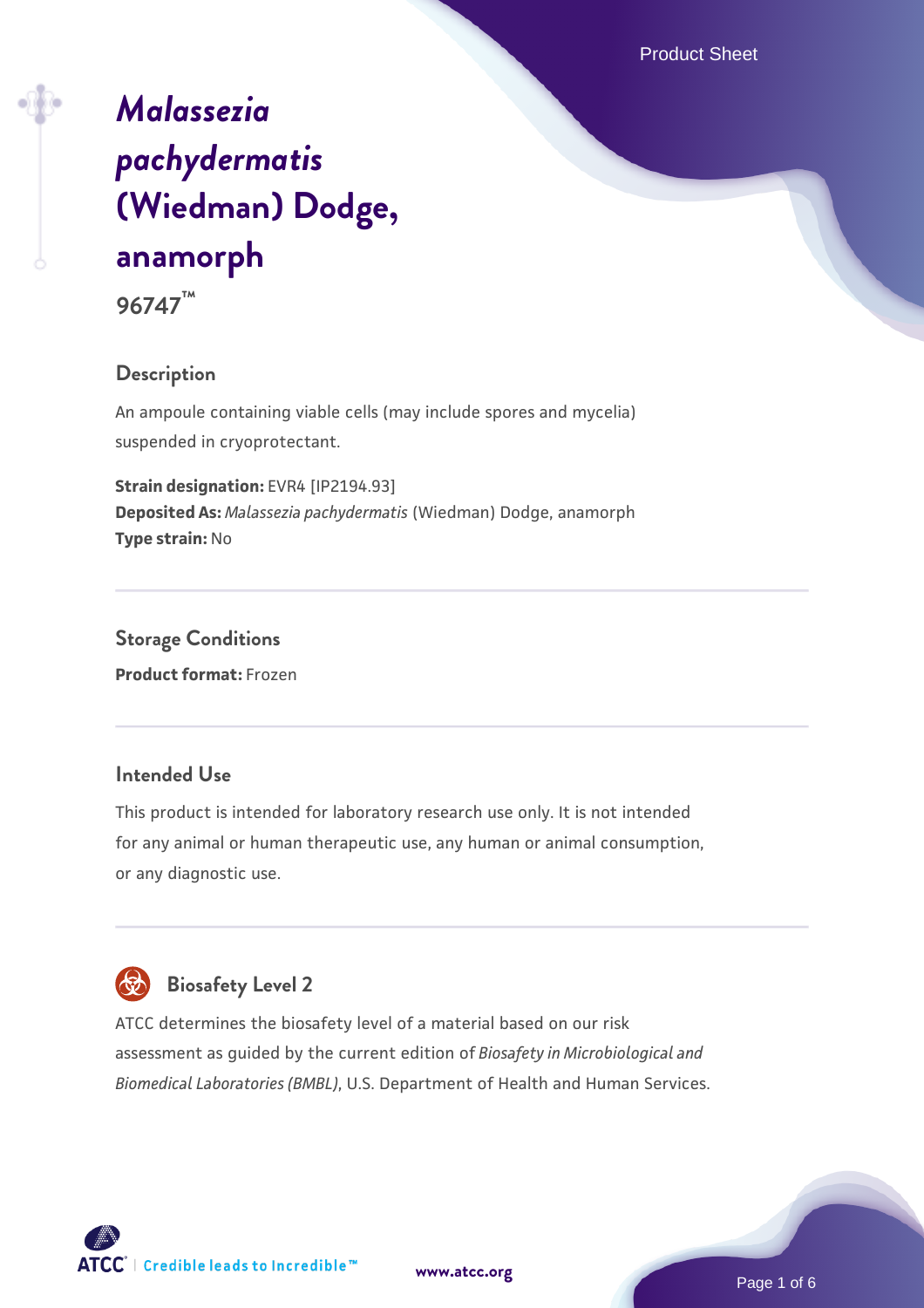It is your responsibility to understand the hazards associated with the material per your organization's policies and procedures as well as any other applicable regulations as enforced by your local or national agencies.

ATCC highly recommends that appropriate personal protective equipment is always used when handling vials. For cultures that require storage in liquid nitrogen, it is important to note that some vials may leak when submersed in liquid nitrogen and will slowly fill with liquid nitrogen. Upon thawing, the conversion of the liquid nitrogen back to its gas phase may result in the vial exploding or blowing off its cap with dangerous force creating flying debris. Unless necessary, ATCC recommends that these cultures be stored in the vapor phase of liquid nitrogen rather than submersed in liquid nitrogen.

#### **Certificate of Analysis**

For batch-specific test results, refer to the applicable certificate of analysis that can be found at www.atcc.org.

#### **Growth Conditions**

**Medium:**  [ATCC Medium 1072: Pityrosporum medium](https://www.atcc.org/-/media/product-assets/documents/microbial-media-formulations/atcc-medium-1072.pdf?rev=d7d9b04a48f44890879a8eb7868bf5cc) **Temperature:** 30°C

# **Handling Procedures**

Frozen ampoules packed in dry ice should either be thawed immediately or stored in liquid nitrogen. If liquid nitrogen storage facilities are not available,



**[www.atcc.org](http://www.atcc.org)**

Page 2 of 6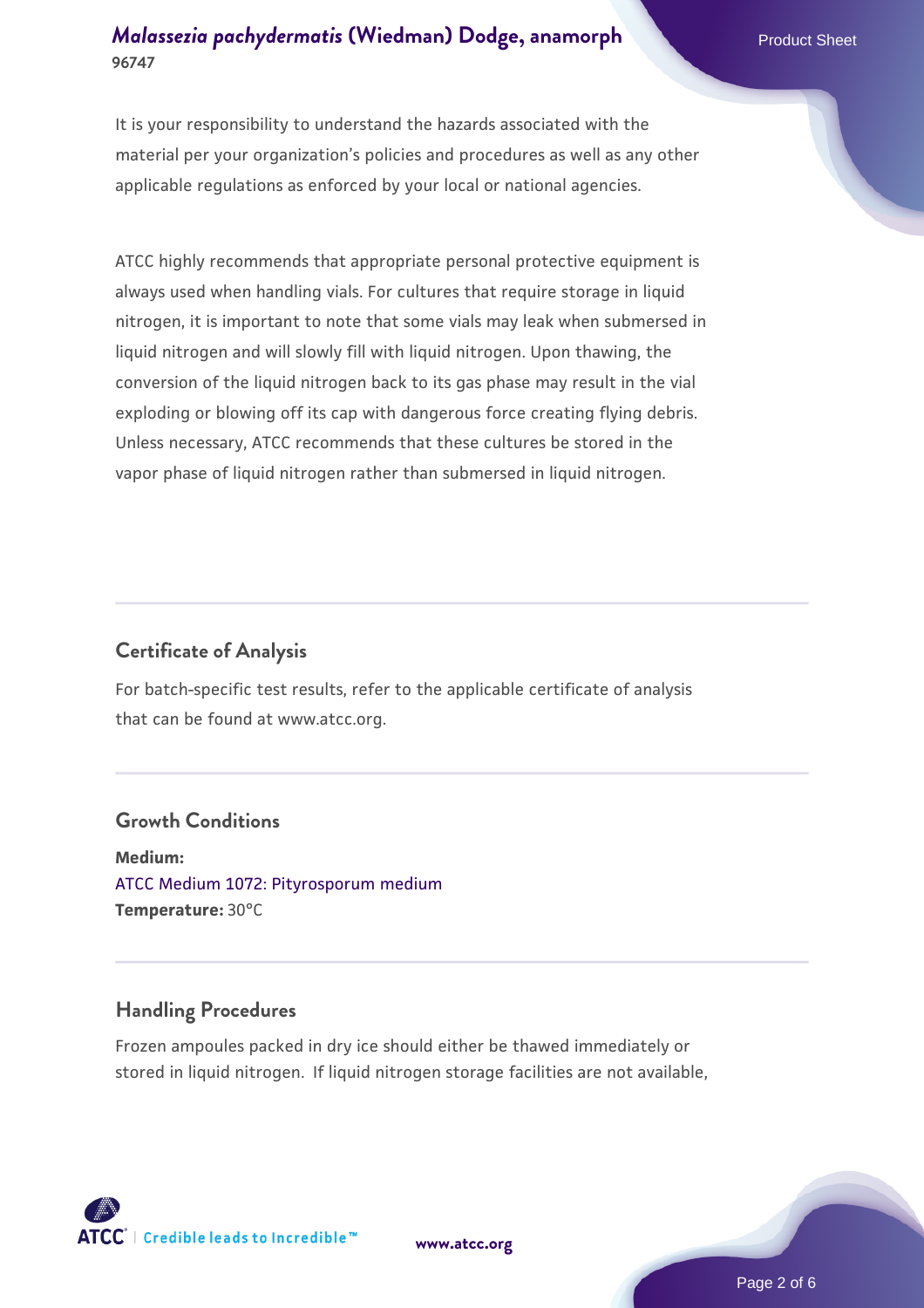frozen ampoules may be stored at or below -70°C for approximately one week. **Do not under any circumstance store frozen ampoules at refrigerator freezer temperatures (generally -20°C).** Storage of frozen material at this temperature will result in the death of the culture.

1. To thaw a frozen ampoule, place in a **2530 °C** water bath, until just thawed (**approximately 5 minutes**). Immerse the ampoule just sufficient to cover the frozen material. Do not agitate the ampoule.

2. Immediately after thawing, wipe down ampoule with 70% ethanol and aseptically transfer 10 microliter (or any amount desired up to all) of the content onto a plate or broth with medium recommended.

3. Incubate the inoculum/strain at the temperature and conditions recommended.

4. Inspect for growth of the inoculum/strain regularly. The sign of viability is noticeable typically after 5-7 days of incubation. However, the time necessary for significant growth will vary from strain to strain.

**Morphology:** Colonies cream to tan, usually somewhat small and dry. Globose to ellipsoidal yeast cells with monopolar budding from phialides with delicate collerettes. Buds are attached by a broad base.

#### **Notes**

No special notes

Additional, updated information on this product may be available on the ATCC web site at www.atcc.org.

#### **Material Citation**

If use of this material results in a scientific publication, please cite the material in the following manner: *Malassezia pachydermatis* (Wiedman) Dodge, anamorph (ATCC 96747)



**[www.atcc.org](http://www.atcc.org)**

Page 3 of 6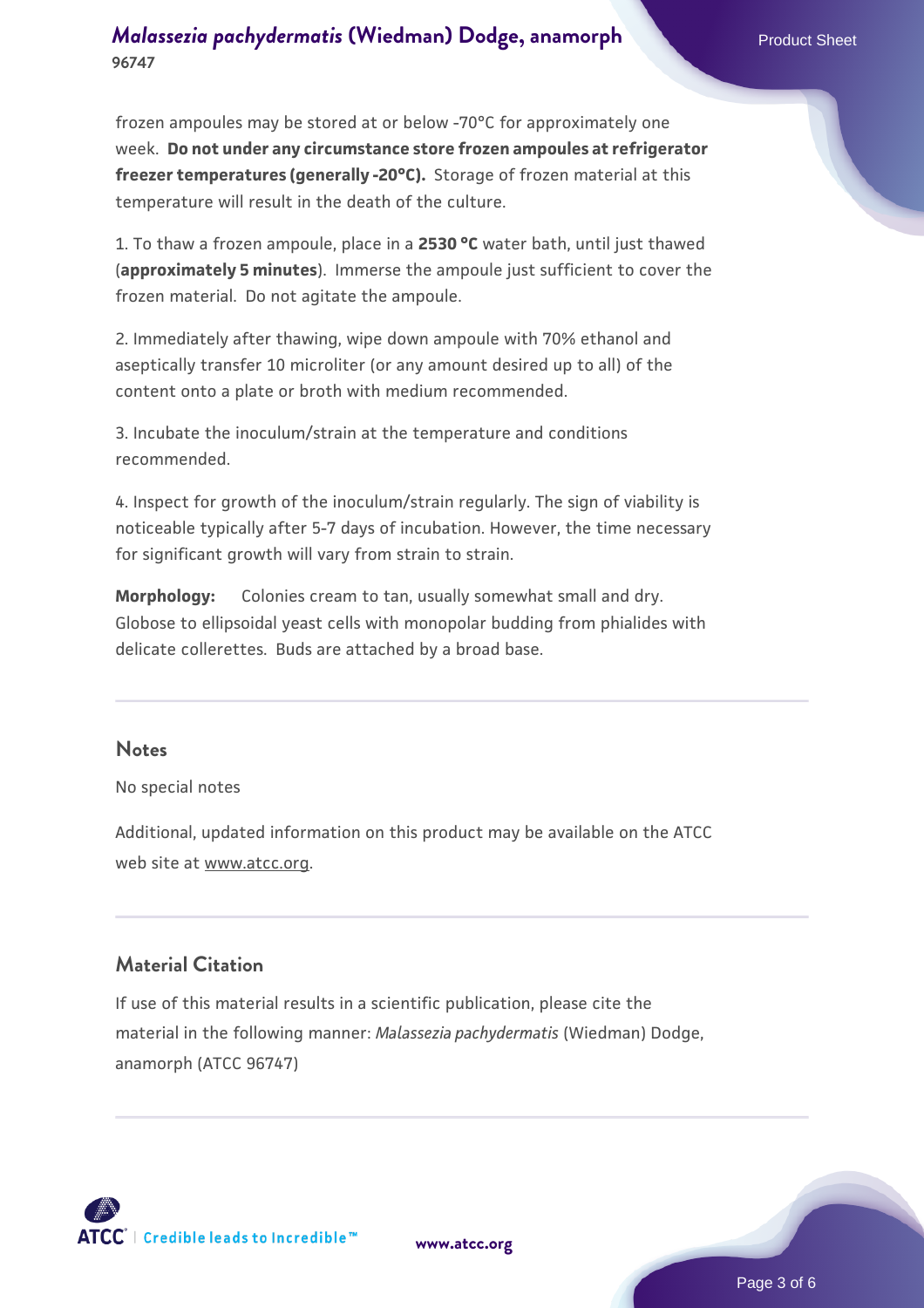#### **References**

References and other information relating to this material are available at www.atcc.org.

#### **Warranty**

The product is provided 'AS IS' and the viability of ATCC® products is warranted for 30 days from the date of shipment, provided that the customer has stored and handled the product according to the information included on the product information sheet, website, and Certificate of Analysis. For living cultures, ATCC lists the media formulation and reagents that have been found to be effective for the product. While other unspecified media and reagents may also produce satisfactory results, a change in the ATCC and/or depositor-recommended protocols may affect the recovery, growth, and/or function of the product. If an alternative medium formulation or reagent is used, the ATCC warranty for viability is no longer valid. Except as expressly set forth herein, no other warranties of any kind are provided, express or implied, including, but not limited to, any implied warranties of merchantability, fitness for a particular purpose, manufacture according to cGMP standards, typicality, safety, accuracy, and/or noninfringement.

#### **Disclaimers**

This product is intended for laboratory research use only. It is not intended for any animal or human therapeutic use, any human or animal consumption, or any diagnostic use. Any proposed commercial use is prohibited without a license from ATCC.

While ATCC uses reasonable efforts to include accurate and up-to-date information on this product sheet, ATCC makes no warranties or representations as to its accuracy. Citations from scientific literature and



**[www.atcc.org](http://www.atcc.org)**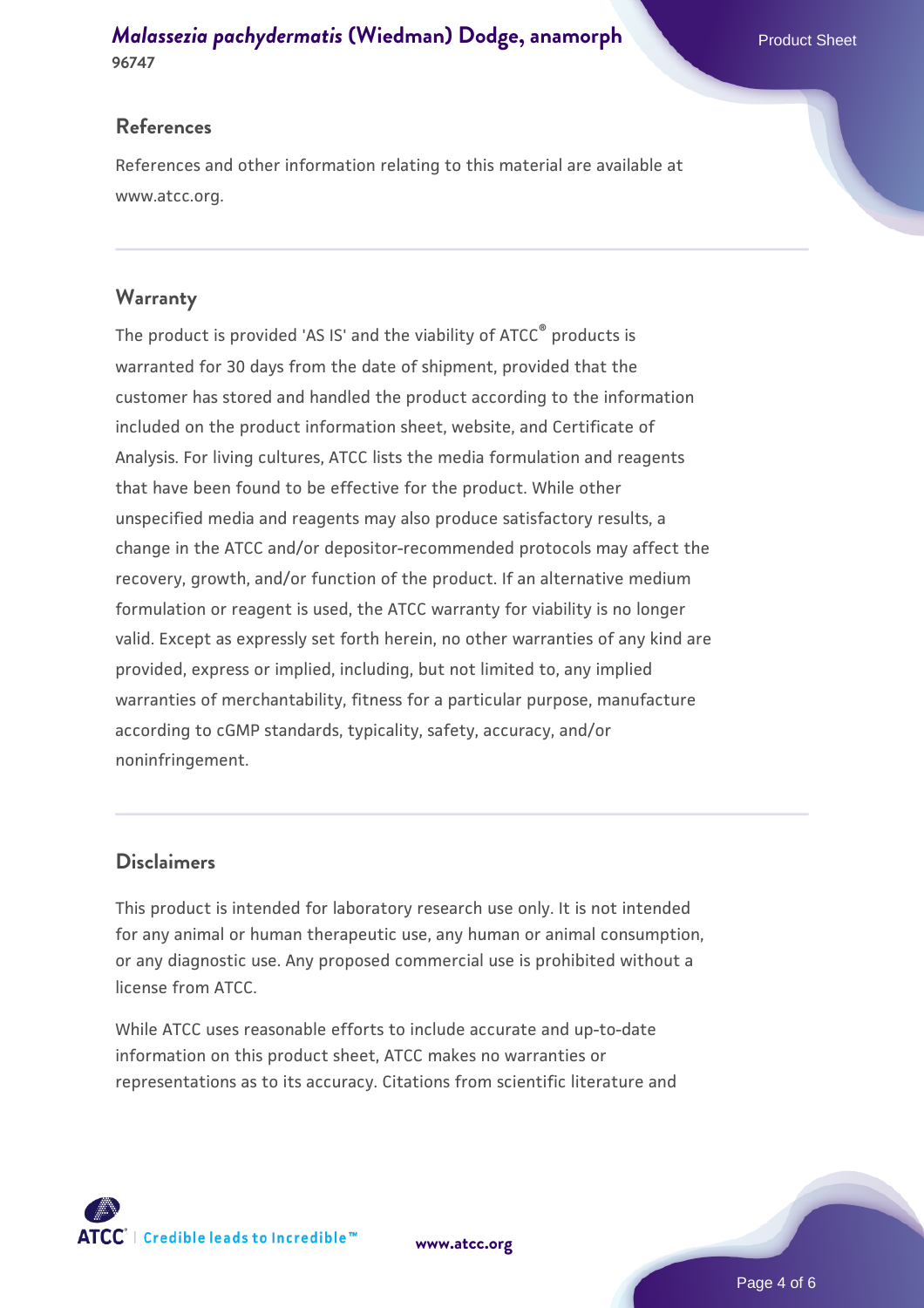patents are provided for informational purposes only. ATCC does not warrant that such information has been confirmed to be accurate or complete and the customer bears the sole responsibility of confirming the accuracy and completeness of any such information.

This product is sent on the condition that the customer is responsible for and assumes all risk and responsibility in connection with the receipt, handling, storage, disposal, and use of the ATCC product including without limitation taking all appropriate safety and handling precautions to minimize health or environmental risk. As a condition of receiving the material, the customer agrees that any activity undertaken with the ATCC product and any progeny or modifications will be conducted in compliance with all applicable laws, regulations, and guidelines. This product is provided 'AS IS' with no representations or warranties whatsoever except as expressly set forth herein and in no event shall ATCC, its parents, subsidiaries, directors, officers, agents, employees, assigns, successors, and affiliates be liable for indirect, special, incidental, or consequential damages of any kind in connection with or arising out of the customer's use of the product. While reasonable effort is made to ensure authenticity and reliability of materials on deposit, ATCC is not liable for damages arising from the misidentification or misrepresentation of such materials.

Please see the material transfer agreement (MTA) for further details regarding the use of this product. The MTA is available at www.atcc.org.

#### **Copyright and Trademark Information**

© ATCC 2021. All rights reserved. ATCC is a registered trademark of the American Type Culture Collection.

#### **Revision**

This information on this document was last updated on 2021-05-19